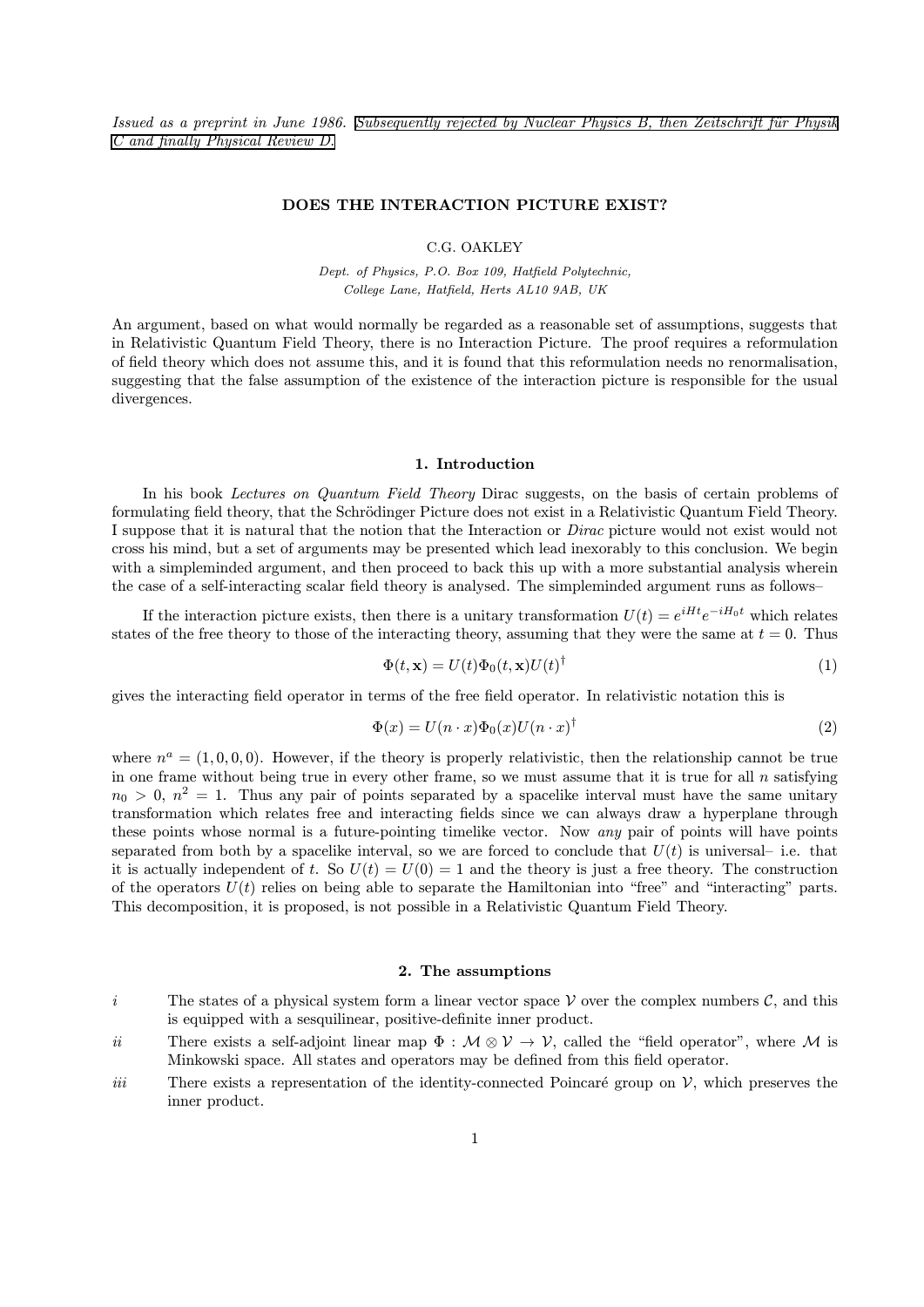- iv There exists a Poincaré-invariant state,  $|0\rangle$ , called the vacuum.
- v All the eigenvalues of the translation generators, or four-momentum operator  $P_a$  lie on or within the forward light-cone.
- $vi$  A pair of field operators will either commute or anticommute when the spacetime points they refer to are separated by a spacelike interval. The (anti)commutators of fields referring to the same spacetime point are always *c*-numbers.

Since this would generally be regarded as a reasonable way of defining a Hermitian, scalar, selfinteracting field theory—together with the specification of the equation of motion—no apology will be made for these.

#### 3. The free scalar field

The existence of the Interaction Picture is an *assumption* in the usual formulation of field theory, and the problem becomes the calculation of  $U(t)$  for large values of t. Here we are not assuming that  $U(t)$ exists and are thereby forced to derive field theory in a different way. Our first consideration, then, is free field theory, since, as will be seen, our method consists in the reducing of the interacting field into tensor products of free fields. Also, it is desirable to show that the assumptions of §2 are sufficient to determine free field theory entirely, and we do not have to introduce canonical quantisation as an extra ingredient.

We require the free field to give a state which belongs to a unitary irreducible representation of the Poincaré group of mass  $m$  and spin zero. It must therefore obey the Klein-Gordon equation

$$
(\partial^2 + m^2)\Phi(x) = 0\tag{3}
$$

Consequently, a field defined at any time is linearly related to  $\Phi(0, \mathbf{x})$  and  $\dot{\Phi}(0, \mathbf{x})$ , the field and its time derivative at  $t = 0$ . The (anti)commutators of these, by assumption (vi), are c-numbers, so the (anti)commutator

$$
[\Phi(x), \Phi(x')]_{\pm}
$$

is always a c-number. Forming the Fourier transform

$$
\Phi(p) = (2\pi)^{-4} \int d^4x \ e^{-ip \cdot x} \Phi(x) \tag{4}
$$

it follows that

$$
[\Phi(p), \Phi(p')]_{\pm} \tag{5}
$$

is a c-number also. Now

$$
[P_{\mu}, \Phi(x)] = -i\partial_{\mu}\Phi(x) \tag{6}
$$

from which we find

$$
[P_{\mu}, \Phi(p)] = p_{\mu} \Phi(p). \tag{7}
$$

Forming the commutator of  $P_\mu$  with the (anti)commutator (5) we then see that, using a Jacobi identity, this is zero unless  $p + p' = 0$ . So the c-number must have a factor  $\delta(p+p')$ . It must also have a factor  $\delta(p^2-m^2)$ since  $\Phi(p)$  vanishes unless  $p^2 = m^2$ . This leads us to a most general form

$$
[\Phi(p), \Phi(p')]_{\pm} = [a.\theta(p_0) + b.\theta(-p_0)] \delta(p^2 - m^2) \delta(p + p')
$$
\n(8)

where  $a$  and  $b$  are constants. Returning to configuration space, we see that

$$
[\Phi(x), \Phi(x')]_{\pm} = a.f(x - x') + b.f(x' - x)
$$
\n(9)

where 
$$
f(x) = \int \frac{d^3 \mathbf{p}}{2p^0} e^{ip \cdot x} \Big|_{p^0 = \sqrt{\mathbf{p}^2 + m^2}}
$$
 (10)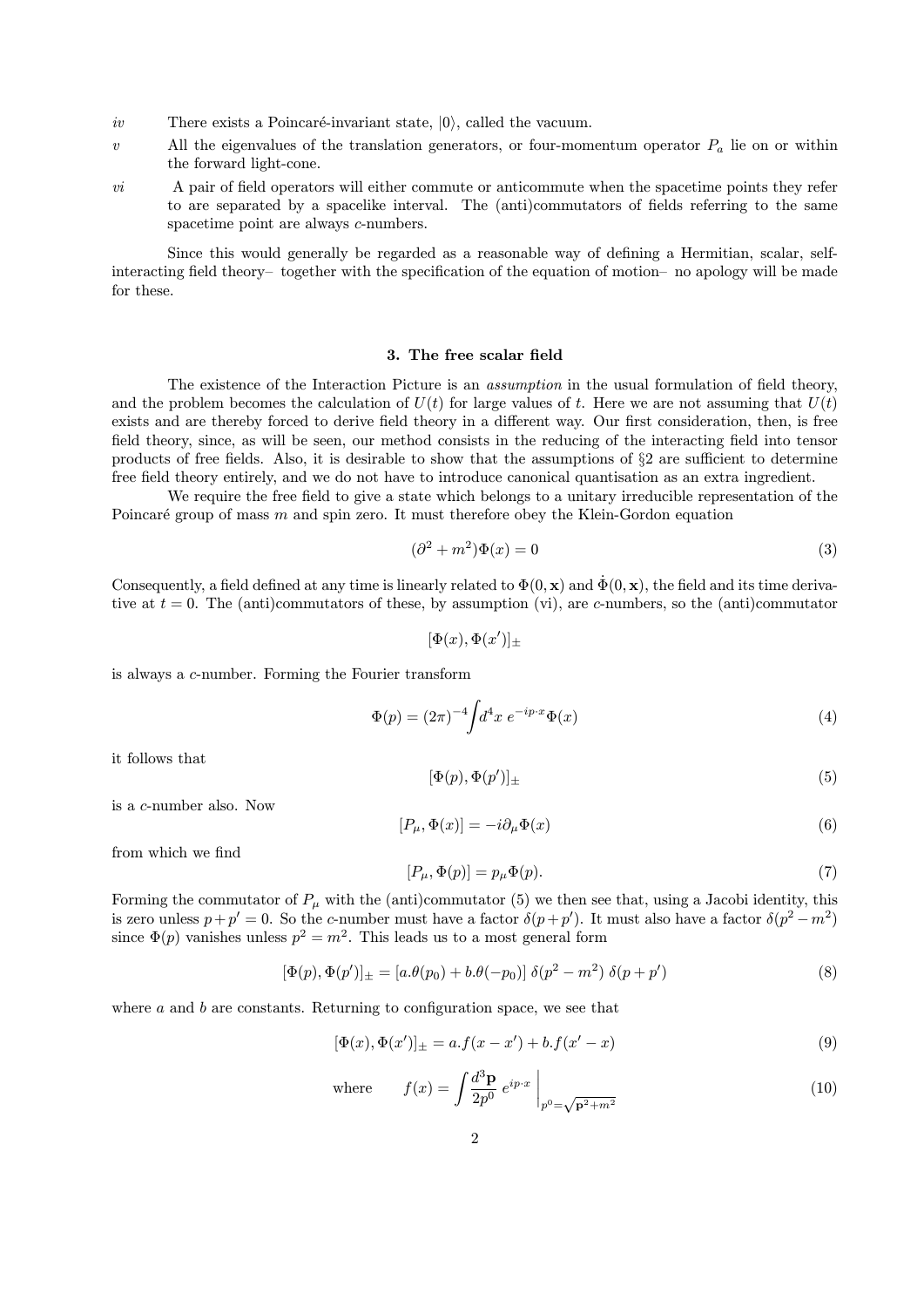For a spacelike vector,  $f(x) = f(-x)$  (but this is not true in general), so to satisfy assumption (vi), we need  $b = -a$ . Thus

$$
[\Phi(p), \Phi(p')]_{\pm} = a.\epsilon(p_0)\delta(p^2 - m^2)\delta(p + p'). \tag{11}
$$

Exchanging p' and p and multiplying by  $(\pm 1)$  leaves the (anti)commutator invariant. Hence  $a = \mp a - i$ . the system must be quantised with commutators, which is of course in accordance with the spin-statistics theorem. Now  $\Phi(p) = \Phi^{\dagger}(-p)$ , since the field is Hermitian, so we can write

$$
[\Phi^{\dagger}(p), \Phi(p')] = -a \cdot \epsilon(p_0) \delta(p^2 - m^2) \delta(p - p'). \tag{12}
$$

Forming the vacuum expectation value of this quantity, we then see that if  $p_0 > 0$  and  $p'_0 > 0$ , then the second contribution of the commutator, by assumption (v), is zero (otherwise we would have a state of negative energy). The first part is positive or zero, which tells us that the constant  $a$  is real and negative. We shall choose  $a = -1$ , since any other choice could be realised by a simple rescaling of the fields. Thus, our assumptions lead to

$$
[\Phi^{\dagger}(p), \Phi(p')] = \epsilon(p_0)\delta(p^2 - m^2)\delta(p - p'),\tag{13}
$$

which is unique, apart from the scaling factor.

In configuration space, then, we have

$$
[\Phi(x), \Phi(x')] = i(2\pi)^3 \Delta(x - x')
$$
\n(14)

where 
$$
\Delta(x) = -i \int \frac{d^4 p}{(2\pi)^3} \ \delta(p^2 - m^2) \epsilon(p_0) \ e^{-ip.x}
$$
 (15)

is the usual commutator function.

Hence the theory gives the same equal time commutators as the usual method (apart from the  $(2\pi)^3$ normalisation, which is simply a different choice of normalisation convention).

The Fourier transform fields relate to the annihilation and creation operators through

$$
\Phi(p) = \delta(p^2 - m^2)[\theta(p_0)a^\dagger(\mathbf{p}) + \theta(-p_0)a(-\mathbf{p})].\tag{16}
$$

The annihilation operators annihilate the vacuum on account of assumption  $(v)$ , i.e. because otherwise we would have a negative energy state: we do not, therefore, need to "prove" this on the basis of positive definiteness of the Hamiltonian as constructed by the canonical quantisation method.

#### 4. The interacting field

The equation of motion of  $\Phi^3$  theory is

$$
(\partial^2 + m^2)\Phi(x) = -\lambda \Phi(x)^2.
$$
 (17)

In terms of the four-dimensional Fourier transforms defined by (4), this is

$$
(p2 - m2)\Phi(p) = \lambda \int d4 q \Phi(q)\Phi(p - q)
$$
\n(18)

We may solve this for the case where the physically significant matrix elements are continuous and infinitely differentiable functions of  $\lambda$ , since we can then make the expansion

$$
\Phi(p[,\lambda]) = \Phi_0(p) + \lambda \Phi_1(p) + \lambda^2 \Phi_2(p) + \cdots
$$
\n(19)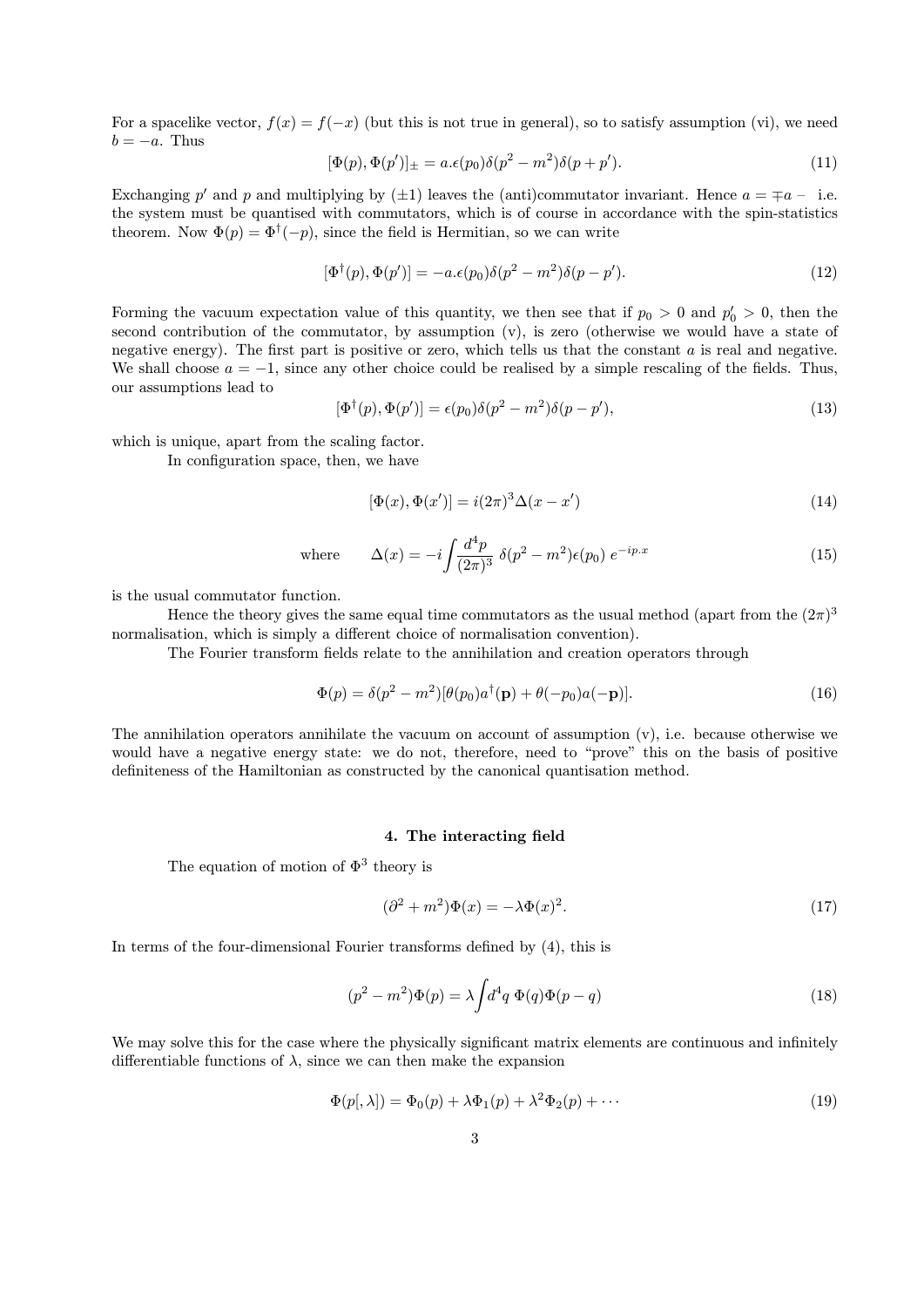The equation (18) then becomes an infinite set of equations, one for each power of  $\lambda$ . These are

$$
(p2 - m2)\Phi_0(p) = 0
$$
  
\n
$$
(p2 - m2)\Phi_1(p) = \int d4q \Phi_0(q)\Phi_0(p-q)
$$
  
\n
$$
(p2 - m2)\Phi_2(p) = \int d4q (\Phi_0(q)\Phi_1(p-q) + \Phi_1(q)\Phi_0(p-q))
$$
  
\n
$$
\vdots
$$
  
\n
$$
(p2 - m2)\Phi_r(p) = \int d4q \sum_{i=0}^{r-1} \Phi_i(q)\Phi_{r-i-1}(p-q)
$$
  
\n
$$
\vdots
$$
\n(20)

 $\Phi_0(p)$ , clearly, is just a free field, and the higher-order terms are reducible, directly or indirectly, to tensor products of  $\Phi_0$ 's.

Our system must obey assumption (vi), which constrains the possible form of the equation of motion. We now temporarily abandon the particular study of  $\Phi^3$  theory to see what these constraints are in general, taking with us only the results that the system has a characteristic coupling  $\lambda$ , such that we may expand the field about  $\lambda = 0$ , and that  $\Phi_0$  is a free field, with the higher-order terms being formed from tensor products of these.

The free-field equal-time commutators are

$$
[\Phi(\mathbf{x},t), \Phi(\mathbf{x}',t)] = 0
$$
  
\n
$$
[\Phi(\mathbf{x},t), \dot{\Phi}(\mathbf{x}',t)] = i(2\pi)^3 \delta(\mathbf{x} - \mathbf{x}')
$$
  
\n
$$
[\dot{\Phi}(\mathbf{x},t), \dot{\Phi}(\mathbf{x}',t)] = 0
$$
\n(21)

which may be rewritten in terms of the Fourier transforms thus:

$$
\int_{-\infty}^{\infty} d\nu \{1, \nu, \nu^2\} \left[ \Phi(r + \nu n), \Phi(q - r - \nu n) \right] = \{0, -\delta(q), 0\}
$$
 (22)

where  $n^a = (1, 0, 0, 0)$ , but r and q are arbitrary four-vectors except that  $r \cdot n = 0$ . Since the theory is covariant, this holds for all n satisfying  $n_0 > 0$ ,  $n^2 = 1$ , which is equivalent to saying that the commutators (21) hold for any choice of spacelike hyperplane.

In the presence of interactions we assume that these commutators still hold. We assume also, then, that the c-numbers on the right-hand side are independent of the coupling constant. If they were not, then it would only be to the extent of a  $\lambda$ -dependent scale factor, which could be removed by a rescaling of the fields. The constraint on the higher-order fields is then

$$
\int_{-\infty}^{\infty} d\nu \left\{ 1, \nu, \nu^2 \right\} \sum_{i=0}^{k} \left[ \Phi_i(r + \nu n), \Phi_{k-i}(q - r - \nu n) \right] = 0 \tag{23}
$$

where  $k > 0$ . This can be solved. Let us do this for the first-order field, where

$$
\int_{-\infty}^{\infty} d\nu \left\{ 1, \nu, \nu^2 \right\} \left( \left[ \Phi_0(r + \nu n), \Phi_1(q - r - \nu n) \right] + \left[ \Phi_1(r + \nu n), \Phi_0(q - r - \nu n) \right] \right) = 0 \tag{24}
$$

It follows from this that

$$
\int_{-\infty}^{\infty} d\nu \left( (\nu \pm R)((\nu - \xi)^2 - S^2) - (\nu - \xi[\pm]S)(\nu^2 - R^2) \right) \times
$$
  

$$
([\Phi_0(r + \nu n), \Phi_1(q - r - \nu n)] + [\Phi_1(r + \nu n), \Phi_0(q - r - \nu n)]) = 0.
$$
 (25)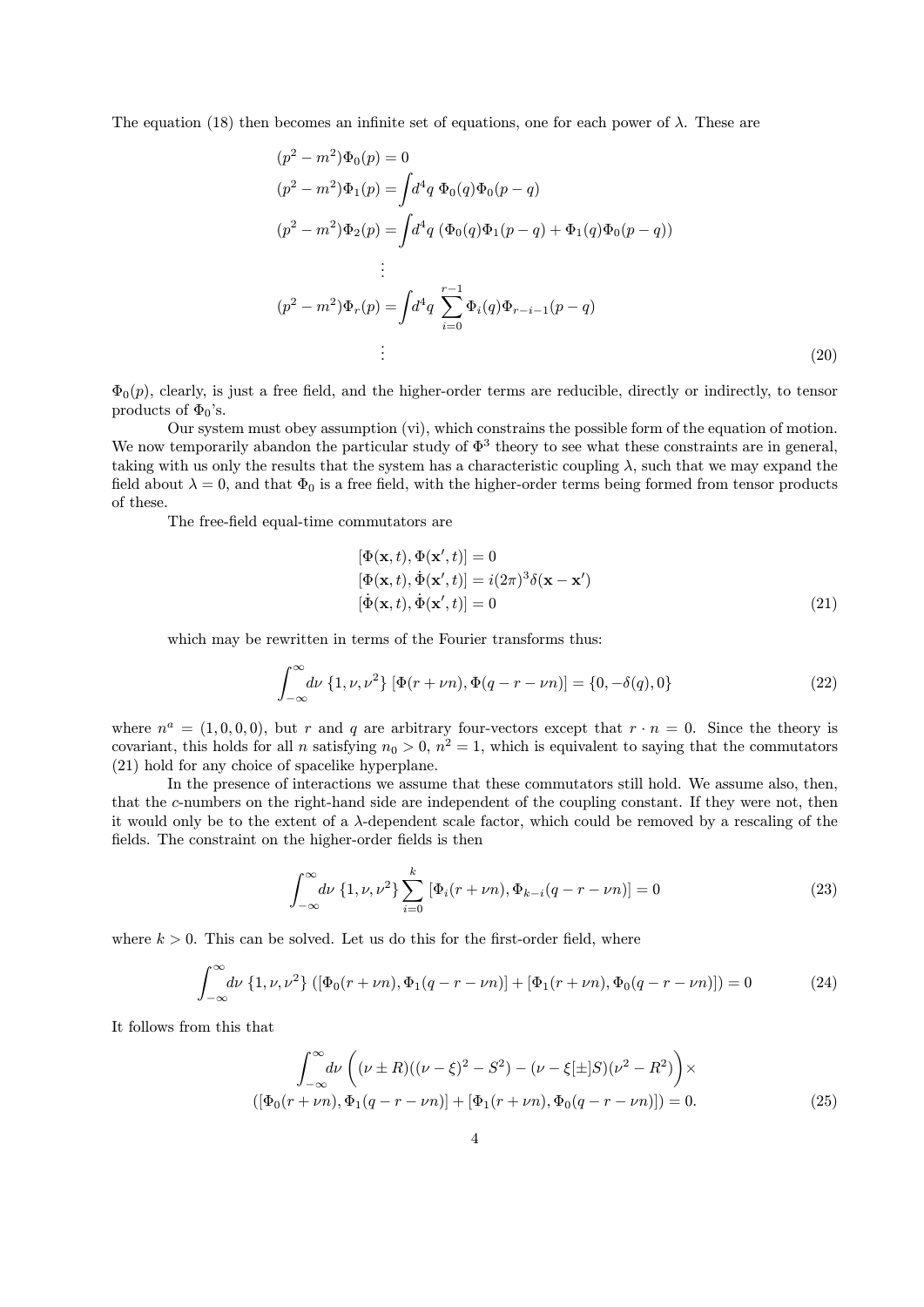since the cubic terms cancel. Here  $R = \sqrt{m^2 - r^2}$ ,  $\xi = n \cdot q$ ,  $s = q - r - \xi n$  and  $S = \sqrt{m^2 - s^2}$ . The notation "[±]" means an independent choice of signs to the other "±". Each of the quadratic factors cancels one of the  $\Phi_0$ 's, so we can write (25) as

$$
\int_{-\infty}^{\infty} d\nu \left( (\nu \pm R)((\nu - \xi)^2 - S^2) [\Phi_0(r + \nu n), \Phi_1(q - r - \nu n)] - (\nu - \xi[\pm]S)(\nu^2 - R^2) [\Phi_1(r + \nu n), \Phi_0(q - r - \nu n)] \right) = 0
$$
\n(26)

The commutator of  $\Phi_0$  with a functional of  $\Phi_0$  can be reduced to a sum of terms involving individual commutators. The general formula is

$$
[\Phi_0(p), S[\Phi_0]] = -\frac{\delta S}{\delta \Phi_0(-p)} \delta(p^2 - m^2) \epsilon(p_0)
$$
\n(27)

where the functional derivative is defined by

$$
\frac{\delta S[\phi]}{\delta \phi(q)} = \lim_{\epsilon \to 0} \frac{1}{\epsilon} (S[\phi(p) + \epsilon \delta(p - q)] - S[\phi(p)]). \tag{28}
$$

Thus 
$$
\int_{-\infty}^{\infty} d\nu \left( (\nu \pm R)((\nu - \xi)^2 - S^2) \frac{\delta \Phi_1(q - r - \nu n)}{\delta \Phi_0(-r - \nu n)} \delta((r + \nu n)^2 - m^2) \epsilon(r_0 + \nu n_0) + (\nu - \xi \pm S)(\nu^2 - R^2) \frac{\delta \Phi_1(r + \nu n)}{\delta \Phi_0(-q + r + \nu n)} \delta((q - r - \nu n)^2 - m^2) \epsilon(q_0 - r_0 - \nu n_0) \right) = 0 \quad (29)
$$

So

$$
((q - r_{\pm})^2 - m^2) \frac{\delta \Phi_1(q - r_{\pm})}{\delta \Phi_0(-r_{\pm})} = ((q - s_{[\mp]})^2 - m^2) \frac{\delta \Phi_1(q - s_{[\mp]})}{\delta \Phi_0(-s_{[\mp]})},
$$
\n(30)

where  $r_{\pm} = r \pm Rn$  and  $s_{\pm} = s \pm Sn$ .

The set of three vectors, q, one of  $r_{\pm}$ , and one of  $s_{\pm}$  are independent. Hence both sides of (30) depend on  $q$  only, from which we conclude that

$$
(p2 - m2)\frac{\delta\Phi_1(p)}{\delta\Phi_0(-q)} = C(p+q)
$$
\n(31)

where  $C(p+q)$  is some operator. Now, the most general possible form for  $(p^2 - m^2)\Phi_i(p)$  is a sum of terms of the form

$$
\int d^4p_1 d^4p_2 \cdots d^4p_r M_r(p-p_1-p_2-\cdots-p_r, p_1, p_2, \cdots, p_r) \Phi_0(p_1) \Phi_0(p_2) \cdots \Phi_0(p_r)
$$
 (32)

where  $M_r$  are c-number-valued functions. Applying the functional derivative, we see that eqn. (31) requires that each  $M_r$  is independent of the  $p_i$ 's except as they appear in the first slot. But, forming the commutator with  $P_{\mu}$  we obtain the result that the  $p_i$ 's must add up to p, which means that there must be a momentumconserving delta function in the expression. The freedom is thus reduced to a single constant which we will still call  $M_r$ , and the contribution to  $(p^2 - m^2)\Phi_i(p)$  is

$$
M_r \int d^4 p_1 d^4 p_2 \cdots d^4 p_r \delta(p - p_1 - p_2 - \cdots - p_r) \Phi_0(p_1) \Phi_0(p_2) \cdots \Phi_0(p_r). \tag{33}
$$

This is a local construction, since in configuration space this is

$$
(\partial^2 + m^2)\Phi_1(x) = -\sum_{r=2}^{\infty} M_r \Phi_0(x)^r
$$
\n(34)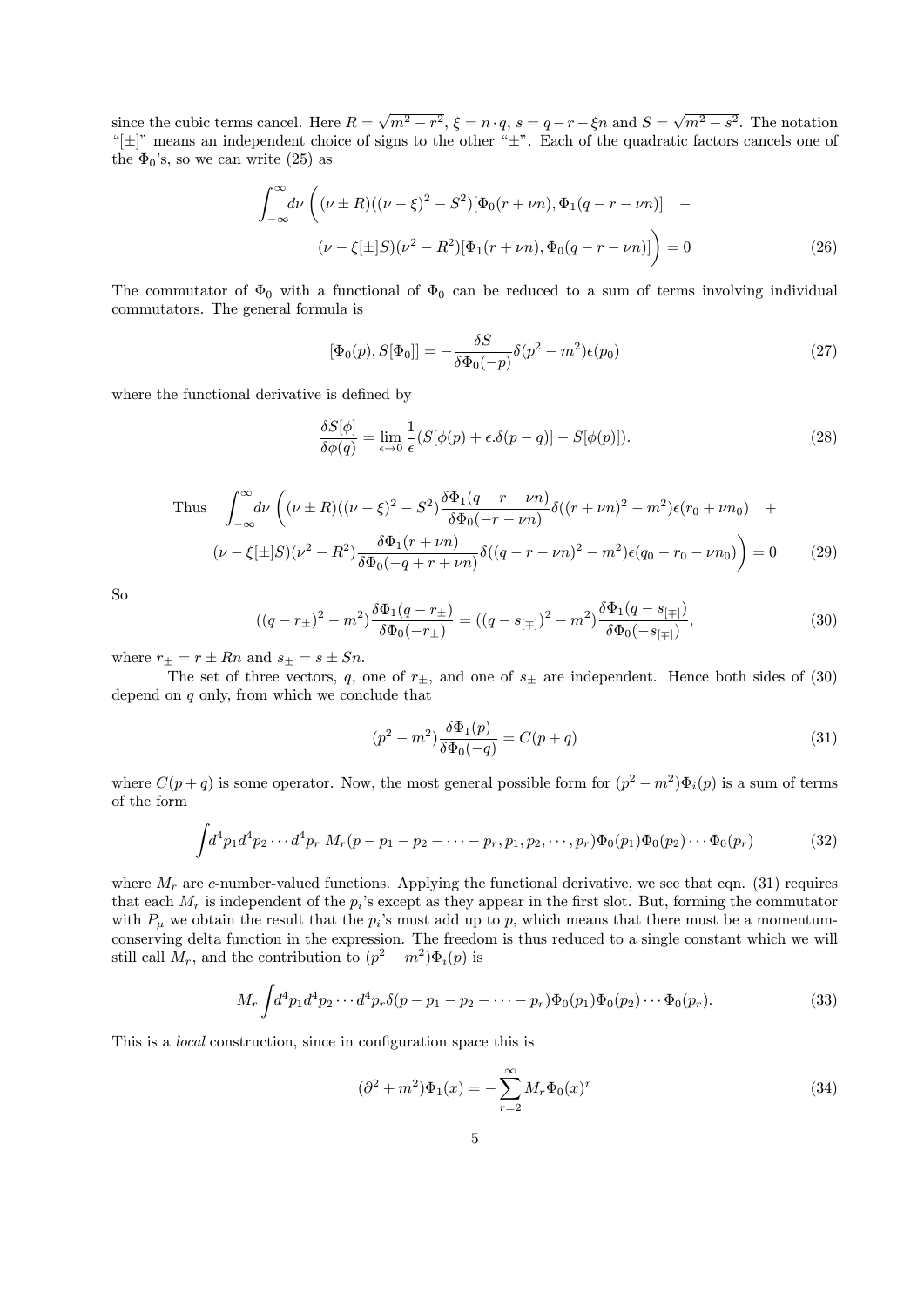The higher-order fields can now be derived straightforwardly. To do this we note that

$$
\tilde{\Phi}_k(p) = (p^2 - m^2) \Phi_k(p) = \sum_r M_r \int d^4 p_1 d^4 p_2 \cdots d^4 p_r \delta(p - p_1 - p_2 - \cdots - p_r)
$$

$$
\sum_{i_1 i_2 \cdots i_r} \delta_{k - i, i_1 + i_2 + \cdots + i_r} \Phi_{i_1}(p_1) \Phi_{i_2}(p_2) \cdots \Phi_{i_r}(p_r) \tag{35}
$$

is a formula that works for  $k = 1$ . To show that it works also for  $k > 1$ , we use the equation

$$
\int_{-\infty}^{\infty} d\nu \sum_{m=0}^{k} (\nu \pm R) [\Phi_m(r + \nu n), \tilde{\Phi}_{k-m}(q - r - \nu n)] - (\nu - \xi[\pm] S) [\tilde{\Phi}_m(r + \nu n), \Phi_{k-m}(q - r - \nu n)] = 0,
$$
\n(36)

which follows from (23). Substituting the expression (35) for each appearance of  $\tilde{\Phi}$ , and expanding the commutators, we reduce this to terms which are zero provided that the spacelike commutators of lower order hold. This establishes (35) as an expression which gives the higher-order fields. We have not, however, proved that the solution is unique. Examining (23) we see that a higher-order field is necessarily arbitrary to the extent of adding a solution of the kind  $\Phi_1$ . Allowing in such a solution at higher order has the effect of leading to a series of terms at orders which are multiples of this, constructed in the same way as the series (35) which is seeded by order  $\lambda$  fields. The best way of demonstrating this is to note that the relation (35) for giving higher-order fields is equivalent to saying that the system has an equation of motion

$$
(p^2 - m^2)\Phi(p) = \lambda \sum_r M_r \int d^4p_1 d^4p_2 \cdots d^4p_r \delta(p - p_1 - p_2 - \cdots - p_r)\Phi(p_1)\Phi(p_2)\cdots\Phi(p_r). \tag{37}
$$

If  $\Phi_1$  type solutions are introduced at (say) order k, then this is represented by an order  $\lambda^k$  term in the coupling. Since they may be introduced at any higher order, it then follows that the most general solution is

$$
(p^2 - m^2)\Phi(p) = \sum_r M_r(\lambda) \int d^4p_1 d^4p_2 \cdots d^4p_r \delta(p - p_1 - p_2 - \cdots - p_r)\Phi(p_1)\Phi(p_2)\cdots\Phi(p_r) \tag{38}
$$

where  $M_r(\lambda)$  are a set of polynomials in  $\lambda$ , such that  $M_r(0) = 0$ . So, in configuration space,

$$
(\partial^2 + m^2)\Phi(x) = -\sum_r M_r(\lambda)\Phi(x)^r
$$
\n(39)

is the equation of motion that expresses the most general solution to the spacelike commutativity requirement.

The points to note about this result are, firstly, that the equation of motion should be local is what we would expect from spacelike commutativity, since this is rooted in the notion that information cannot propagate faster than the speed of light. Secondly, no derivatives are allowed in the coupling. Our method then shows that this is based on spacelike commutativity rather than "renormalisability".

It is well known that the infinities of quantum field theory are a consequence of the locality of the equations of motion. If one takes the view, as the author does, that pathological divergences are signals of a fundamental inconsistency in the theory, then one could say that the problem is that assumptions (v) and (vi) do not peacefully coexist. However, it is possible to formulate a much cleaner treatment of infinities than is usual if one uses this method, avoiding, for the time being at least, the precise specification of the equations of motion. The procedure is as follows.

The infinities arise from the terms  $\Phi_1$  in the power series expansion, upwards. Examining (33), and imagining that there is a vacuum state which lies to the right of it, we obtain infinite quantities when we commute the negative-energy parts of the  $\Phi_0$ 's past positive-energy parts of  $\Phi_0$ 's standing to the right to annihilate the vacuum. These infinities are readily removable. If we order the terms in the product so that the annihilation parts always stand to the right, then this is equivalent to subtracting infinite amounts of local field products of the same kind, but of lower order, so that, in principle at least, the normal ordered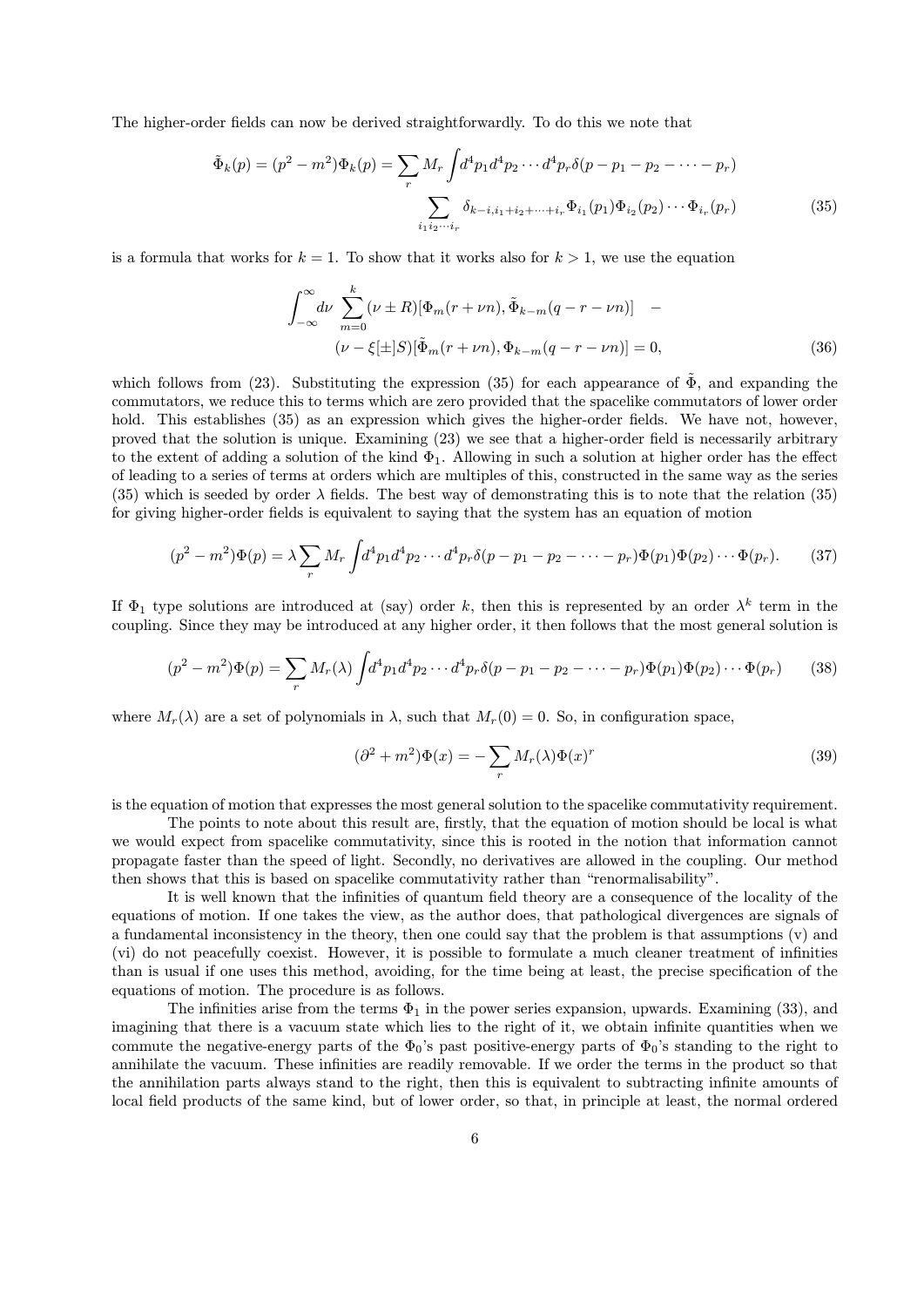product still has the form of a solution of the spacelike commutativity requirement. The proof of the validity of this procedure is that, as may easily be verified, eqn. (31) still holds. Thus the normal ordering of the interaction at first order does not present the slightest problem. The removal of infinities in the fields of order two and higher is, however, a little less rigorous. A higher-order field of order k first appears, and is defined by, the extremal terms in the summation (36). These terms are the pair which appears alone in the definition of  $\Phi_1$ , and in exact analogy to this case we can arrange the expression as

$$
((q - r_{\pm})^2 - m^2) \frac{\delta \Phi_n(q - r_{\pm})}{\delta \Phi_0(-r_{\pm})} - \hat{F}_n(q, r_{\pm}) =
$$
  

$$
((q - s_{[\mp]})^2 - m^2) \frac{\delta \Phi_n(q - s_{[\mp]})}{\delta \Phi_0(-s_{[\mp]})} - \hat{F}_n(q, s_{[\mp]})
$$
(40)

where  $\hat{F}_n$  is an operator-valued function. If we put both sides equal to zero, then we may integrate to get  $(35)$ . In general, both sides equal a function of q only, and the inclusion of this would lead to the introduction of a  $\Phi_1$  type solution at this order. Now if  $\hat{F}_n$  has its component fields in normal order then we can integrate the expression in such a way that no infinities would be introduced into the higher-order field. However this is not in general the case. Putting  $\hat{F}_n$  into normal order requires a series of infinite quantities to be subtracted from the original expression. We need to do this, so we justify it by noting that the terms to be subtracted are infinite regardless of the values of  $r_{+}$ , and thus are identical to the corresponding terms in terms of  $s_{[\pm]}$ . As noted earlier, the problem is one of the incompatibility of assumptions (v) and (vi), so the best we can do is to say that if assumptions  $(v)$  and  $(vi)$  are compatible, then this is the series of higher-order fields we obtain. No other pathological divergences appear to arise in this formalism.

## 5. The non-existence of the Interaction Picture

We are now in a position to supply a strong negative answer to the original question. We work with Φ 3 theory, with infinities suitably removed. We consider the matrix element

$$
\langle 0|\Phi(\mathbf{x},t)\Phi(\mathbf{x}',t)\Phi(\mathbf{x}'',t)|0\rangle.
$$
\n(41)

If the interaction picture exists, then, assuming that the vacuum is unitarily invariant (which is usual, apart from a possible infinite phase, which would not in any case upset the argument here), this is equal to the same matrix element of the free fields:

$$
\langle 0|\Phi_0(\mathbf{x},t)\Phi_0(\mathbf{x}',t)\Phi_0(\mathbf{x}'',t)|0\rangle, \qquad (42)
$$

which is necessarily zero. However, using the power series method developed earlier, we find an order  $\lambda$ contribution

$$
\lambda(\langle 0|\Phi_{1}(\mathbf{x},t)\Phi_{0}(\mathbf{x}',t)\Phi_{0}(\mathbf{x}'',t)|0\rangle + \langle 0|\Phi_{0}(\mathbf{x},t)\Phi_{1}(\mathbf{x}',t)\Phi_{0}(\mathbf{x}'',t)|0\rangle + \langle 0|\Phi_{0}(\mathbf{x},t)\Phi_{0}(\mathbf{x}',t)\Phi_{1}(\mathbf{x}'',t)|0\rangle)
$$
\n
$$
= \int d^{4}p \ d^{4}p' \ d^{4}p'' \ e^{-i(\mathbf{p}\cdot\mathbf{x}+\mathbf{p}'\cdot\mathbf{x}'+\mathbf{p}''\cdot\mathbf{x}'')}\delta(p+p'+p'').2\lambda.
$$
\n
$$
\left(\frac{1}{p^{2}-m^{2}}\theta(p'_{0})\delta(p'^{2}-m^{2})\theta(p''_{0})\delta(p''^{2}-m^{2})\right)+
$$
\n
$$
\theta(-p_{0})\delta(p^{2}-m^{2})\frac{1}{p'^{2}-m^{2}}\theta(p''_{0})\delta(p''^{2}-m^{2}) +
$$
\n
$$
\theta(-p_{0})\delta(p^{2}-m^{2})\theta(-p'_{0})\delta(p'^{2}-m^{2})\frac{1}{p''^{2}-m^{2}}\right)
$$
\n
$$
-\frac{\lambda}{2}\int d^{3}\mathbf{p} \ d^{3}\mathbf{p}' \ d^{3}\mathbf{p}'' \ e^{-i(\mathbf{p}\cdot\mathbf{x}+\mathbf{p}'\cdot\mathbf{x}'+\mathbf{p}''\cdot\mathbf{x}'')}\delta(\mathbf{p}+\mathbf{p}'+\mathbf{p}'')\frac{1}{EE'E''(E+E'+E'')} \tag{43}
$$

where  $E = \sqrt{p^2 + m^2}$ , etc. This does not vanish, hence there is no Interaction Picture. One may readily confirm that other choices of equations of motion and matrix elements lead us to the same conclusion.

= −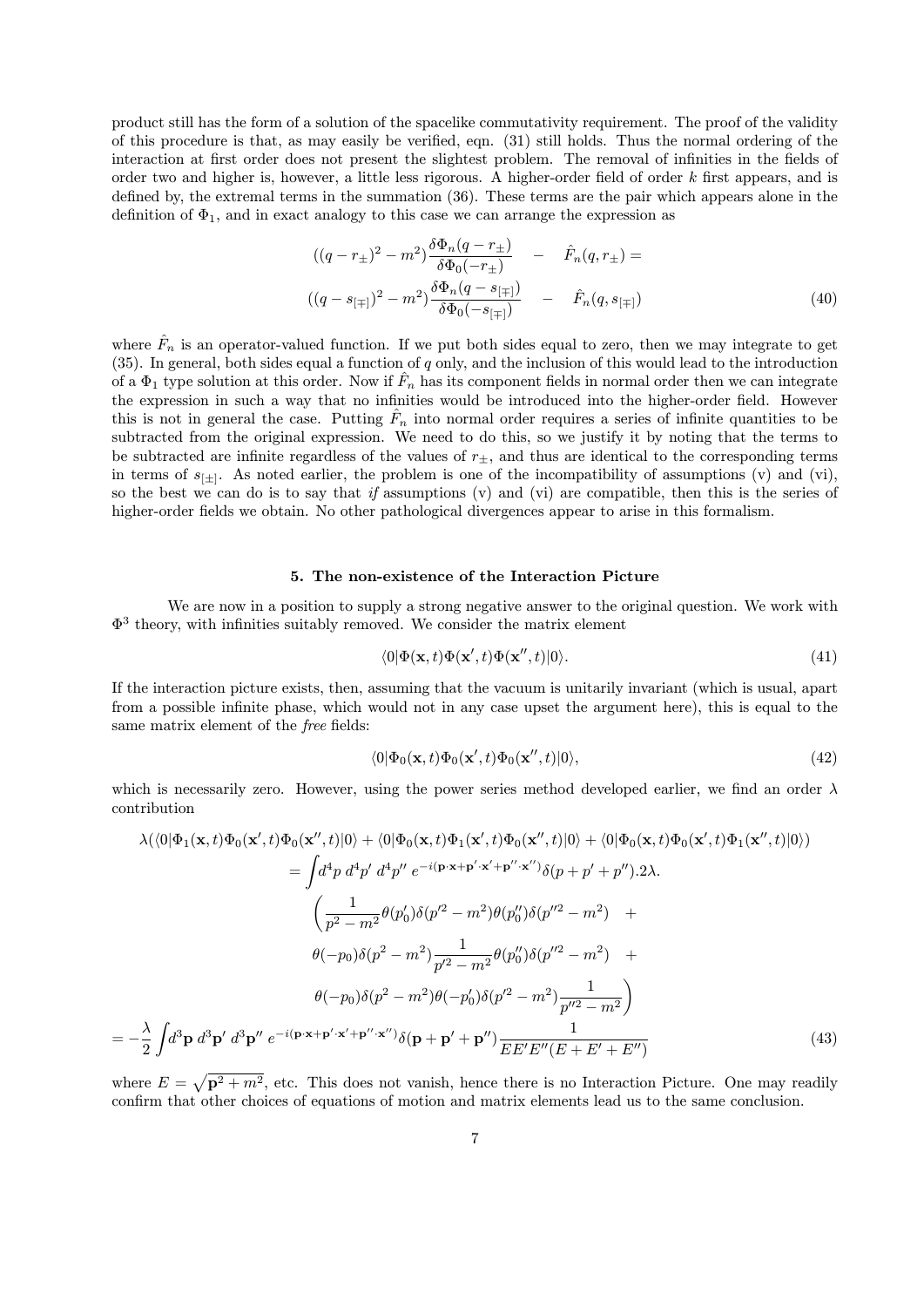## 6. Life without the Interaction Picture

The result that we have derived, if true, has very wide implications for quantum field theory. It means, in fact, that the whole Feynman-Dyson methodology must be discarded in favour of a more axiomatic approach, such as the one developed here.

However, despite its inconsistencies, the Feynman-Dyson method obviously works well for many physical systems so we must show that the method used here will substantially reproduce these results. In fact, the correspondence with the orthodoxy is very natural, as we shall now see.

The lowest-order "physical" process in  $\Phi^3$  theory is two-body scattering. The relevant matrix element is:

$$
\langle 0|\Phi(t, -\mathbf{q}_1)\Phi(t, -\mathbf{q}_2)\Phi(0, \mathbf{p}_2)\Phi(0, \mathbf{p}_1)|0\rangle =
$$
\n
$$
\int dq_1^0 dq_2^0 dp_1^0 dp_2^0 e^{-i(q_1^0 + q_2^0)t} \langle 0|\Phi(-q_1)\Phi(-q_2)\Phi(p_2)\Phi(p_1)|0\rangle.
$$
\n(44)

The contributions to  $\langle 0|\Phi(-q_1)\Phi(-q_2)\Phi(p_2)\Phi(p_1)|0\rangle$  are readily obtained with the power series method. There is also a very natural graphical representation:

 $\langle 0|\Phi_0\Phi_0\Phi_0\Phi_0|0\rangle$ :

a.



 $q_1$   $q_2$   $q_3$ 

$$
\theta(p_1^0)\delta(p_1^2 - m^2)\delta(p_1 - q_1)\theta(p_2^0)\delta(p_2^2 - m^2)\delta(p_2 - q_2)
$$

 $\langle 0|\Phi_0\Phi_0\Phi_0\Phi_0|0\rangle$ :

 $q_1$  p<sub>1</sub> b.  $q_2$  p<sub>2</sub>

$$
\theta(p_1^0)\delta(p_1^2 - m^2)\delta(p_1 - q_2)\theta(p_2^0)\delta(p_2^2 - m^2)\delta(p_2 - q_1)
$$

Two  $\Phi_0$ 's and two  $\Phi_1$ 's:



$$
\lambda^2 \theta(q_1^0) \delta(q_1^2 - m^2) \frac{1}{p_1^2 - m^2} \theta(p_1^0 - q_1^0) \delta((p_1 - q_1)^2 - m^2) \frac{1}{q_2^2 - m^2} \theta(p_2^0) \delta(p_2^2 - m^2) \delta(q_1 + q_2 - p_1 - p_2)
$$

Also, correspondingly, there are the graphs:

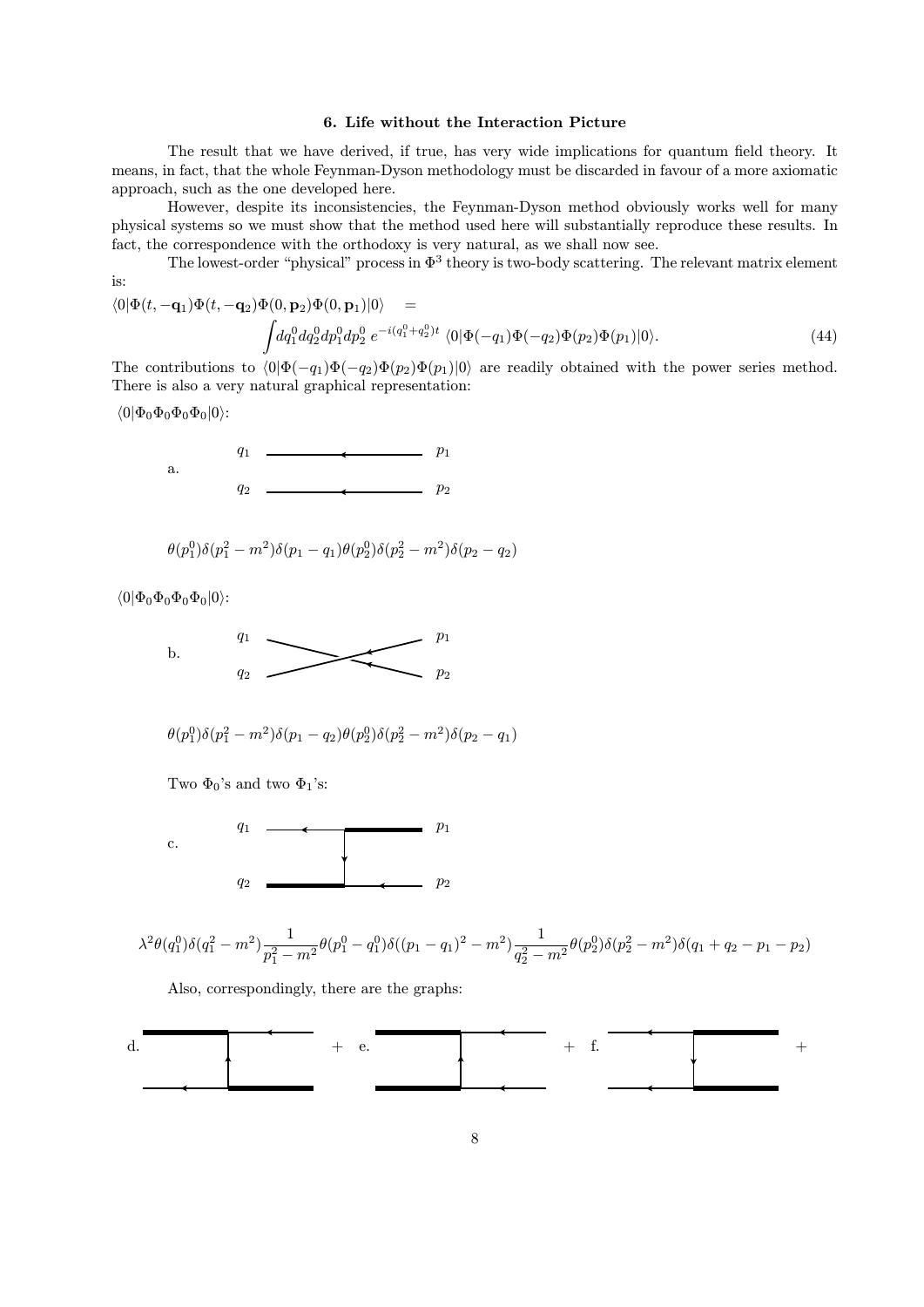

There are four "self-energy" graphs also:



$$
\frac{\lambda^2}{q_1^2 - m^2} \int d^4q \theta(q^0) \delta(q^2 - m^2) \theta(p_1^0 - q^0) \delta((p_1 - q)^2 - m^2) \frac{1}{p_1^2 - m^2} \delta(p_1 - q_1) \theta(p_2^0) \delta(p_2^2 - m^2) \delta(p_2 - q_2).
$$

Plus expressions corresponding to the graphs



Three  $\Phi_0$ 's and one  $\Phi_2$ , this completing the set for the two-body scattering amplitude up to second order: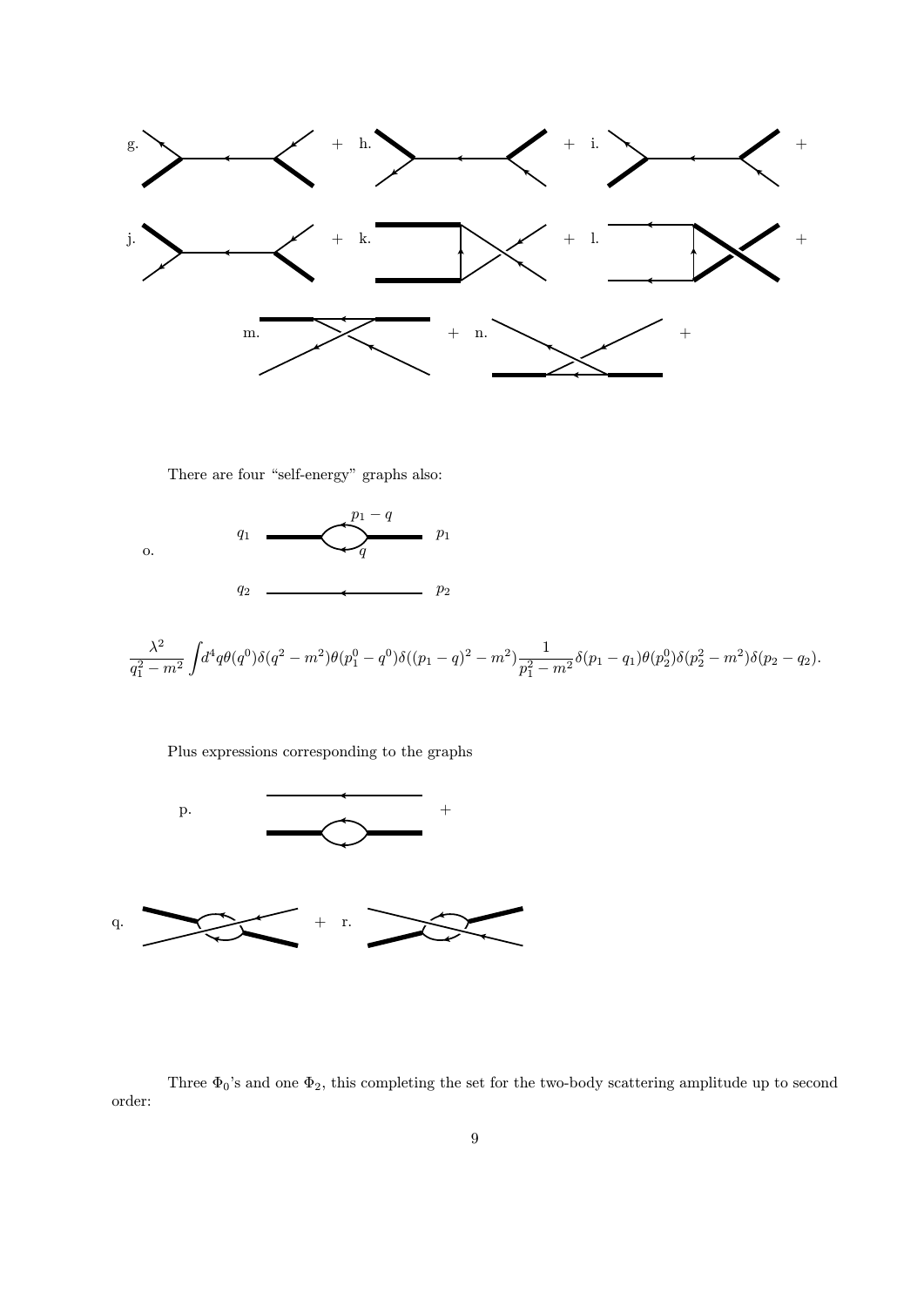

 $\lambda^2 \theta(p_1^0) \delta(p_1^2 - m^2) \frac{1}{a_1^2 - 1}$  $q_1^2 - m^2$ 1  $\frac{1}{(p_1-q_1)^2-m^2}\theta(p_2^0)\delta(p_2^2-m^2)\theta(q_2^0)\delta(q_2^2-m^2)\delta(q_1+q_2-p_1-p_2),$ 

similarly, we have graphs



The thin lines, which we call propagators, represent terms obtained when the negative-energy part of a  $\Phi_0$  is commuted past a positive-energy  $\Phi_0$  standing to the right. Hence the factor  $\theta(p^0)\delta(p^2 - m^2)$  for these. The heavy lines, which we call proliferators, on the other hand represent the terms associated with the reduction of higher-order fields to lower-order ones, such as in (35). It is easy to convince oneself of the graph rules that proliferators (i) cannot form loops of (just) proliferators and (ii) cannot join external lines to each other by a path consisting solely of proliferators. The loops of propagators are finite, since these are just phase space integrals over a finite phase space. The infinities presumed removed earlier would appear as proliferator trees with propagators attached at both ends to the same tree.

Examination of these graphs reveals that the last twelve can exhibit a property not possessed by the others, namely the possibility of resonance: i.e. the proliferators connecting to external lines may become infinite given appropriate values of the four-momenta. This is as distinct from the proliferator in the middle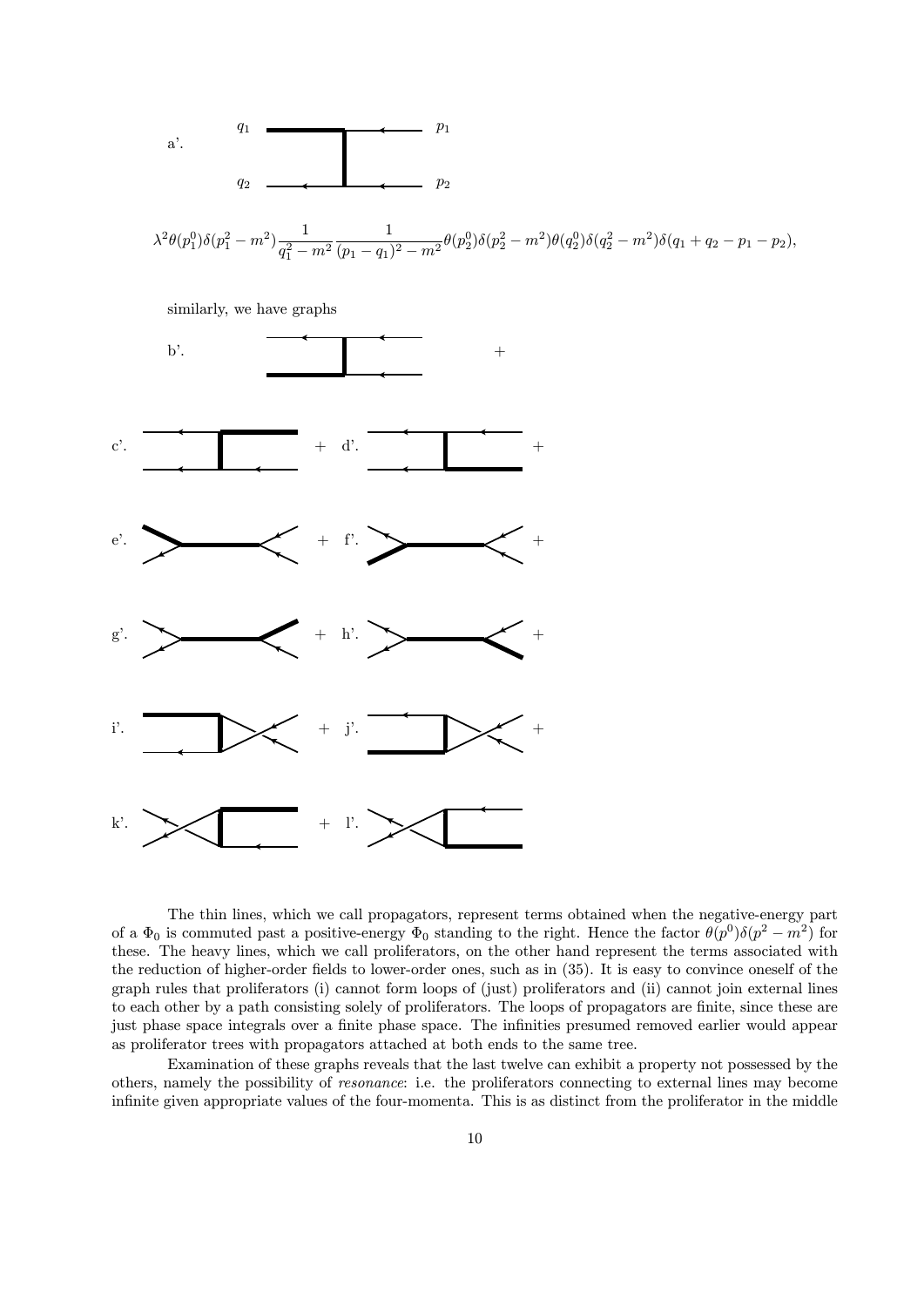which either has spacelike momenta, or has  $p^2 \ge 4m^2$  when it is a sum (the proliferators in the first group of second-order graphs always satisfy one or other of these conditions). Thus the amplitude approaches infinity as the particles approach being on-shell. The approximation we will make is that this pole dominates the expression. Consider the expression for graph a': the contribution to the matrix element (44) is

$$
\frac{\lambda^2}{2E(\mathbf{p}_1)2E(\mathbf{p}_2)2E(\mathbf{q}_2)}\frac{1}{q_1^{0^2} - E(\mathbf{q}_1)^2} \frac{1}{(p_1 - q_1)^2 - m^2} e^{-i(E(\mathbf{p}_1) + E(\mathbf{p}_2))t} \delta(\mathbf{q}_1 + \mathbf{q}_2 - \mathbf{p}_1 - \mathbf{p}_2)
$$
(45)

where  $E(\mathbf{p}) = \sqrt{\mathbf{p}^2 + m^2}$  etc.,  $p_1^{\mu} = (E(\mathbf{p}_1), \mathbf{p}_1), p_2^{\mu} = (E(\mathbf{p}_2), \mathbf{p}_2), q_2^{\mu} = (E(\mathbf{q}_2), \mathbf{q}_2),$  and  $q_1^{\mu} = (E(\mathbf{p}_1) +$  $E({\bf p}_2) - E({\bf q}_2), {\bf q}_1).$ 

Evidently the pole domination assumption is tantamount to saying that  $(q_1^0 - E(\mathbf{q}_1))^{-1} = (E(\mathbf{p}_1) + E(\mathbf{q}_1))^{-1}$  $E(\mathbf{p}_2) - E(\mathbf{q}_1) - E(\mathbf{q}_2))^{-1}$  is the pole that dominates, so that we can put  $q_1$  on shell in the rest of the expression. This gives us

$$
\frac{\lambda^2}{2E(\mathbf{p}_1)2E(\mathbf{p}_2)2E(\mathbf{q}_1)2E(\mathbf{q}_2)}\frac{1}{(p_1 - q_1)^2 - m^2} e^{-(E(\mathbf{p}_1) + E(\mathbf{p}_2))t} \times \frac{1}{E(\mathbf{p}_1) + E(\mathbf{p}_2) - E(\mathbf{q}_1) - E(\mathbf{q}_2)} \delta(\mathbf{q}_1 + \mathbf{q}_2 - \mathbf{p}_1 - \mathbf{p}_2)
$$
\n(46)

where all the momenta are on shell now. The other eleven graphs give pole contributions which are derived in exactly the same way. Doing this, we find that the zeroth-order for two-body scattering, plus the pole parts in second-order, gives

$$
\langle 0|\Phi(t, -\mathbf{q}_1)\Phi(t, -\mathbf{q}_2)\Phi(0, \mathbf{p}_2)\Phi(0, \mathbf{p}_1)|0\rangle =
$$
  
\n
$$
\frac{e^{-i(E(\mathbf{p}_1) + E(\mathbf{p}_2))t}}{2E(\mathbf{p}_1)2E(\mathbf{p}_2)}(\delta(\mathbf{p}_1 - \mathbf{q}_1)\delta(\mathbf{p}_2 - \mathbf{q}_2) + \delta(\mathbf{p}_1 - \mathbf{q}_2)\delta(\mathbf{p}_2 - \mathbf{q}_1)) +
$$
  
\n
$$
\frac{2\lambda^2}{2E(\mathbf{p}_1)2E(\mathbf{p}_2)2E(\mathbf{q}_1)2E(\mathbf{q}_2)} \frac{e^{-i(E(\mathbf{q}_1) + E(\mathbf{q}_2))t} - e^{-i(E(\mathbf{p}_1) + E(\mathbf{p}_2))t}}{E(\mathbf{q}_1) + E(\mathbf{q}_2) - E(\mathbf{p}_1) - E(\mathbf{p}_2)} \times
$$
  
\n
$$
\left(\frac{1}{(p_1 - q_1)^2 - m^2} + \frac{1}{(p_1 + p_2)^2 - m^2} + \frac{1}{(p_1 - q_2)^2 - m^2}\right)\delta(\mathbf{q}_1 + \mathbf{q}_2 - \mathbf{p}_1 - \mathbf{p}_2).
$$
 (47)

Within this approximation, the interaction picture exists. This is most readily seen by comparing with

$$
\langle \mathbf{q}_1 \mathbf{q}_2 | e^{iHt} | \mathbf{p}_2 \mathbf{p}_1 \rangle = e^{i(E(\mathbf{p}_1) + E(\mathbf{p}_2))t} \delta(\mathbf{p}_1 - \mathbf{q}_1) \delta(\mathbf{p}_2 - \mathbf{q}_2) +
$$
  

$$
\langle \mathbf{q}_1 \mathbf{q}_2 | V | \mathbf{p}_2 \mathbf{p}_1 \rangle \frac{e^{i(E(\mathbf{q}_1) + E(\mathbf{q}_2))t} - e^{i(E(\mathbf{p}_1) + E(\mathbf{p}_2))t}}{E(\mathbf{q}_1) + E(\mathbf{q}_2) - E(\mathbf{p}_1) - E(\mathbf{p}_2)} + \mathcal{O}(V^2)
$$
(48)

which is the scattering amplitude up to first order, for a two-particle system in ordinary quantum mechanics, where  $H = H_0 + V$ , and input and output particle states are eigenstates of  $H_0$ . In this case, where the particles are identical, we need to insist that the wavefunctions multiplying the states are symmetric with respect to particle exchange. The differential cross-section for particle scattering for such a system is given by

$$
d\sigma = \frac{1}{v} d^3 \mathbf{q}_1 d^3 \mathbf{q}_2 |\langle \mathbf{q}_1 \mathbf{q}_2 || V || \mathbf{p}_2 \mathbf{p}_1 \rangle|^2 (2\pi)^4 \delta^4 (q_1 + q_2 - p_1 - p_2)
$$
(49)

where  $v$  is the velocity of one particle beam in a frame in which the other is at rest. The reduced matrix element  $\langle || \cdots || \rangle$  differs from the other in that the three-momentum conservation delta function has been extracted.

The differing sign of  $t$  is irrelevant, so making a shift

$$
\Phi(.,\mathbf{p}_2)\Phi(.,\mathbf{p}_1)|0\rangle \rightarrow \frac{1}{\sqrt{2}}\sqrt{2E(\mathbf{p}_2)}\sqrt{2E(\mathbf{p}_1)}\Phi(.,\mathbf{p}_2)\Phi(.,\mathbf{p}_1)|0\rangle
$$
\n(50)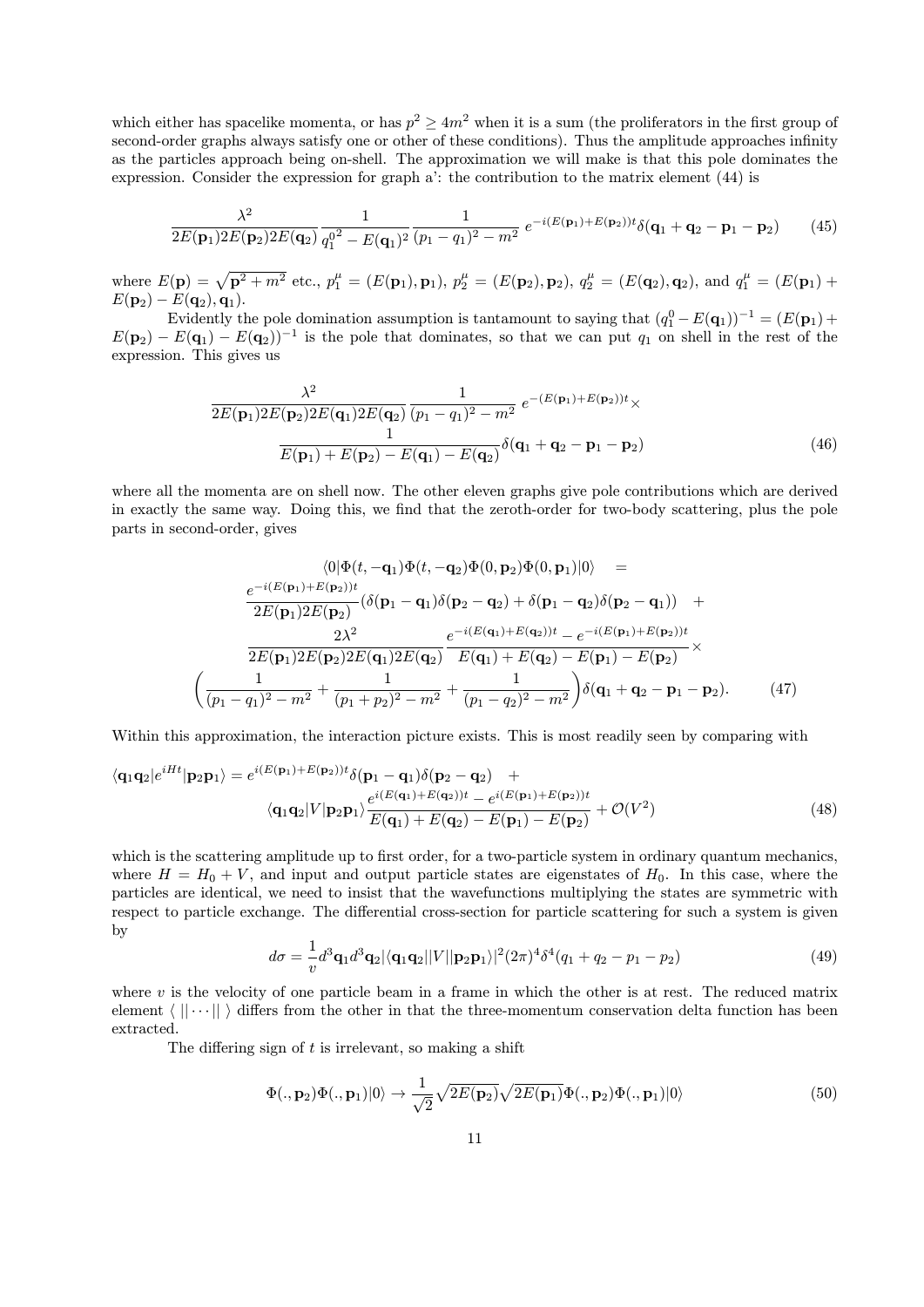we see that the system is like the above with a reduced matrix element

$$
\langle \mathbf{q}_1 \mathbf{q}_2 || V || \mathbf{p}_2 \mathbf{p}_1 \rangle = \frac{\lambda^2}{\sqrt{2E(\mathbf{p}_1)2E(\mathbf{p}_2)2E(\mathbf{q}_1)2E(\mathbf{q}_2)}} \times \left( \frac{1}{(p_1 - q_1)^2 - m^2} + \frac{1}{(p_1 + p_2)^2 - m^2} + \frac{1}{(p_1 - q_2)^2 - m^2} \right)
$$
(51)

so the scattering cross section is

$$
d\sigma = \frac{1}{v} \frac{d^3 \mathbf{q}_1}{2E(\mathbf{q}_1)} \frac{d^3 \mathbf{q}_2}{2E(\mathbf{q}_2)} \frac{1}{2E(\mathbf{p}_1)} \frac{1}{2E(\mathbf{p}_2)} (2\pi)^4 \delta(q_1 + q_2 - p_1 - p_2) \times
$$

$$
\lambda^4 \left[ \frac{1}{(p_1 - q_1)^2 - m^2} + \frac{1}{(p_1 + p_2)^2 - m^2} + \frac{1}{(p_1 - q_2)^2 - m^2} \right]^2 \tag{52}
$$

In this formulation we have chosen normalisations which avoid factors of  $(2\pi)^3$  appearing as much as possible. This means that we need to make the substitutions

$$
\Phi \to (2\pi)^{3/2} \Phi
$$
  
\n
$$
\lambda \to (2\pi)^{-3/2} \lambda
$$
\n(53)

to compare with the usual formulation. We obtain

$$
d\sigma = \frac{1}{v} \frac{d^3 \mathbf{q}_1}{(2\pi)^3 2E(\mathbf{q}_1)} \frac{d^3 \mathbf{q}_2}{(2\pi)^3 2E(\mathbf{q}_2)} \frac{1}{2E(\mathbf{p}_1)} \frac{1}{2E(\mathbf{p}_2)} \lambda^4 \times \left[ \frac{1}{(p_1 - q_1)^2 - m^2} + \frac{1}{(p_1 + p_2)^2 - m^2} + \frac{1}{(p_1 - q_2)^2 - m^2} \right]^2 (2\pi)^4 \delta(q_1 + q_2 - p_1 - p_2)
$$
(54)

This agrees with the expression obtained from considering the Feynman graphs

q<sup>1</sup> p<sup>1</sup> q<sup>1</sup> p<sup>1</sup> q<sup>1</sup> p<sup>1</sup> + + q<sup>2</sup> p<sup>2</sup> q<sup>2</sup> p<sup>2</sup> q<sup>2</sup> p<sup>2</sup>

apart from a numerical factor: in the Feynman graph approach this result is obtained with an equation of motion  $(\partial^2 + m^2)\Phi = -\lambda \Phi^2/2!$  whereas we have obtained it with an equation of motion  $(\partial^2 +$  $(m^2)\Phi = -\lambda \Phi^2.$ 

## 7. Conclusion and outlook

We have seen that it is possible to reproduce the result of Feynman graph analysis for two-body scattering in a scalar theory using a formalism that does not assume the existence of the interaction picture. In doing so we were able to obtain our result by much more mathematically acceptable methods than usual: specifically, the "renormalisation" procedure was not required. It is easy to see how our methods extend to reproduce the results of any analysis involving just "tree" Feynman graphs.

Having done this the next task is to extend our formalism to the analysis of real processes. A preliminary investigation has shown that one can formulate a "Salam-Weinberg" theory of Weak and Electromagnetic interactions quite straightforwardly. Gauge theories are forbidden in our formalism: non-Abelian ones specifically because they involve derivative couplings, but more generally because the method does not permit massless particles of spin greater than one half (by an argument entirely analogous to that given in §4 one may establish that vector-vector couplings that involve derivatives belong to fields which do not